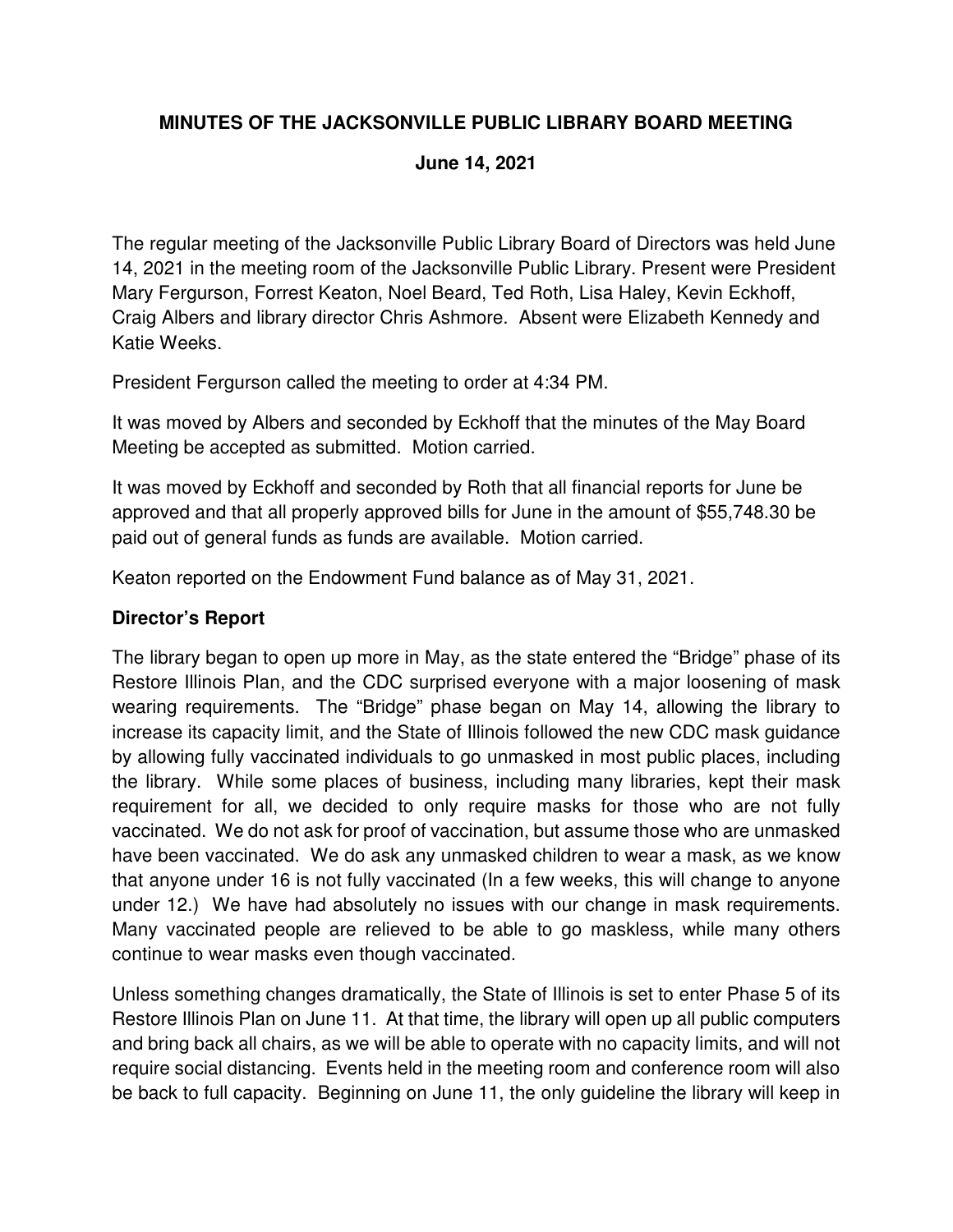place will be that those who are not fully vaccinated will be required to wear a mask and to six-feet socially distance, if possible.

Throughout May, the library staff, in particular Cindy and Bridget, were busy preparing for both the Adult and Children's Summer Reading Programs, as well as the "Books on Wheels" program – all starting in June. We are all looking forward to having more people at the library this summer, but realize that even with a large amount of time spent on publicity, the numbers may still be lower than pre-pandemic. It is not so much that there are a large amount of people who are still hesitant to go out in public (although there are some), as much as the fact that over 15 months, many people have formed new habits and we must keep working hard to remind them that the library is fully opening and is a destination spot for a variety of reasons. It may take some time, but I am confident that the library will be able to get its numbers up to pre-pandemic levels and higher.

One way of reminding people of the library is appearing at events outside the library. As events begin to once again be held around town, the library has plans to try to participate where we can. We will be setting up a table two Saturdays a month at the Lincoln Square Farmer's Market and will also have a spot at each of the Friday evening concerts in the downtown concert series. I continue to keep my eyes open for other events where we might be a fit.

While the library will continue to offer virtual programming, we are starting to plan more in-person programming. It is important that in-house programming return to emphasis the library's role as a community meeting place. We will also be incorporating our video conferencing equipment in the meeting room to offer hybrid opportunities for both the library and outside groups.

In late May, I met with Samantha Burton and Nora Bishop. Sam will be our social work intern starting in September, and Nora, who holds an MSW which is required for this internship, will work with the library as one of Sam's supervisors. Sam is completing her MSW through Aurora University. Cataloger Lauren Little was out for the month of May on maternity leave, but volunteer Linda Little very capably picked up the slack. Other tasks keeping me busy in May included collection development, public relations and maintaining the day-to-day operations of the library.

## **Adult Services**

The Adult Services department had a great month. Sarah had nine technology appointments and helped patrons with other daily technology questions. Sarah also helped a handful of patrons with a new Illinois rental assistance program for COVID relief. Cindy and Sarah worked together to get the Youth Services programs uploaded onto Facebook. Sarah spent time researching and promoting events and library services using social media; sending items to local media outlets and more. She also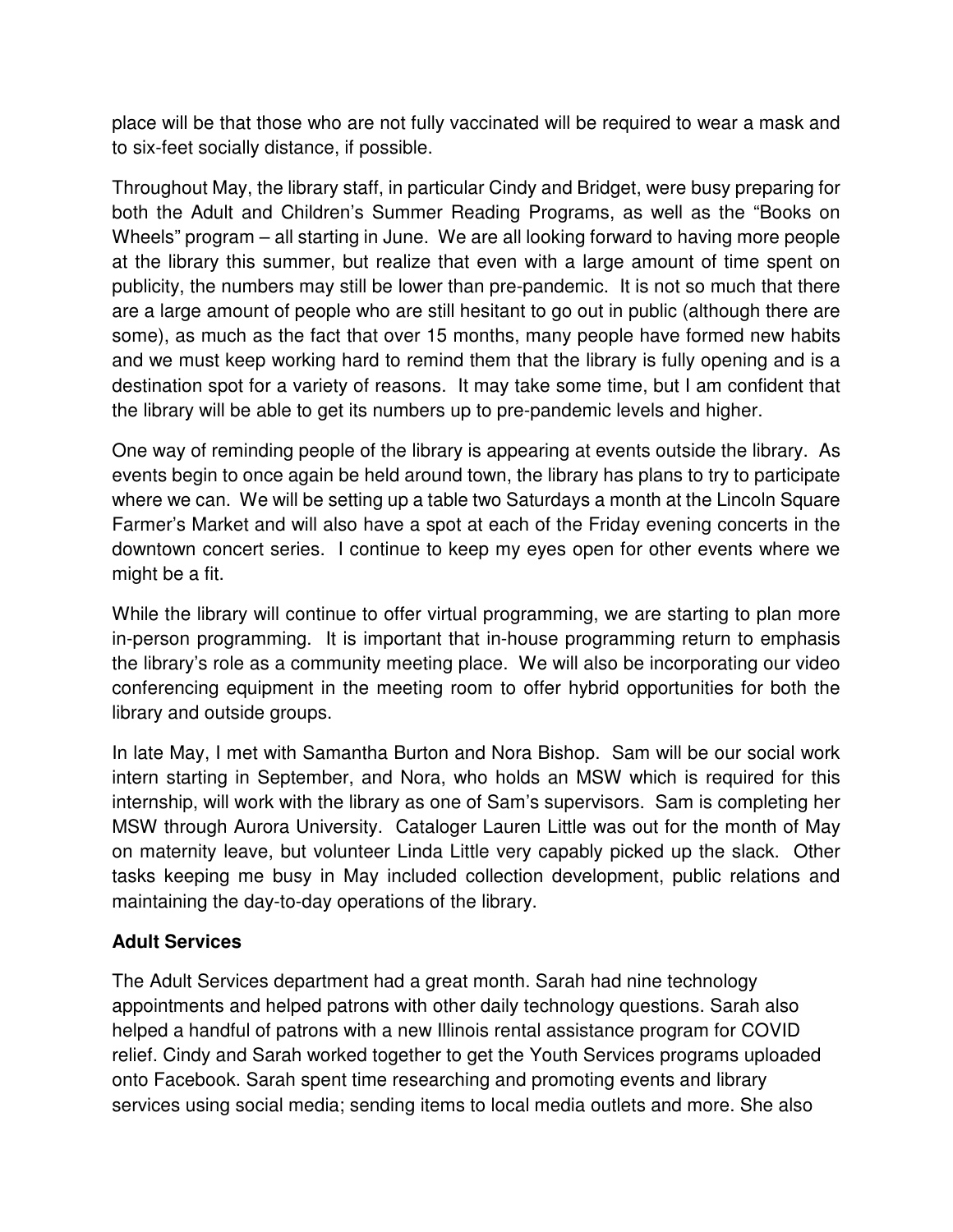worked on research projects with patrons relating to local history and genealogy and helped with other daily reference questions. She updated the blog, social media and website as time permitted. Sarah also continued weeding books to create room on the shelves upstairs.

Sarah had four live virtual events in May. The first event was called "Ageless Grace", and the library held three separate sessions. This exercise class, which runs into June, is for people of all ages and abilities and focuses on brain and body health. While attendance tapered off towards the end of the month, it's been a really fun way to get a little exercise for a variety of patrons. Sarah also held an author event with Alex Kotlowitz, who wrote the award-winning bestseller There Are No Children Here and a more recent title, An American Summer: Love and Death in Chicago. The discussion of violence in Chicago was illuminating, coming from an author who has researched, interviewed and delved into the issue for the majority of his career.

Sarah researched items to purchase for the collection and placed book and AV orders as needed. She also put up a new display of materials. Sarah attended a reporting and evaluation training for the American Library Association grant that culminates with a program in June. She went to the Users Group meeting for RSA to learn about the goings-on of the overarching library system as well. Sarah also worked with a new volunteer who is helping to finish digitizing the yearbook collection. Our new volunteer is also helping with other ongoing local history projects and more.

## **Interlibrary Loan/Holds**

In May, there were 858 items borrowed from other libraries; 750 items lent to other libraries; and 323 reciprocal circulations.

## **Circulation Services**

The library continued to provide amazing service to every patron that walked in the door during the month of May. The Circulation Staff was very busy helping people on the computers and microfilm. Diane Hequet was very busy cleaning disks, fixing books and helping patrons. Andy Mitchell was busy helping patrons and pulling books for patrons with health issues.

Bridget pulled books from the 'new' shelf that were no longer new and changed their locations in the catalog. She also worked on the library's Pinterest account and kept the Pinterest pages up to date. Bridget kept track of the ISD and ISVI books to see if they were turned in at the student's home libraries. Bridget mailed out overdue notices every day, comparing the information with the patron's accounts to make sure the items had not been turned in yet. She continued to work on weeding books to make room for all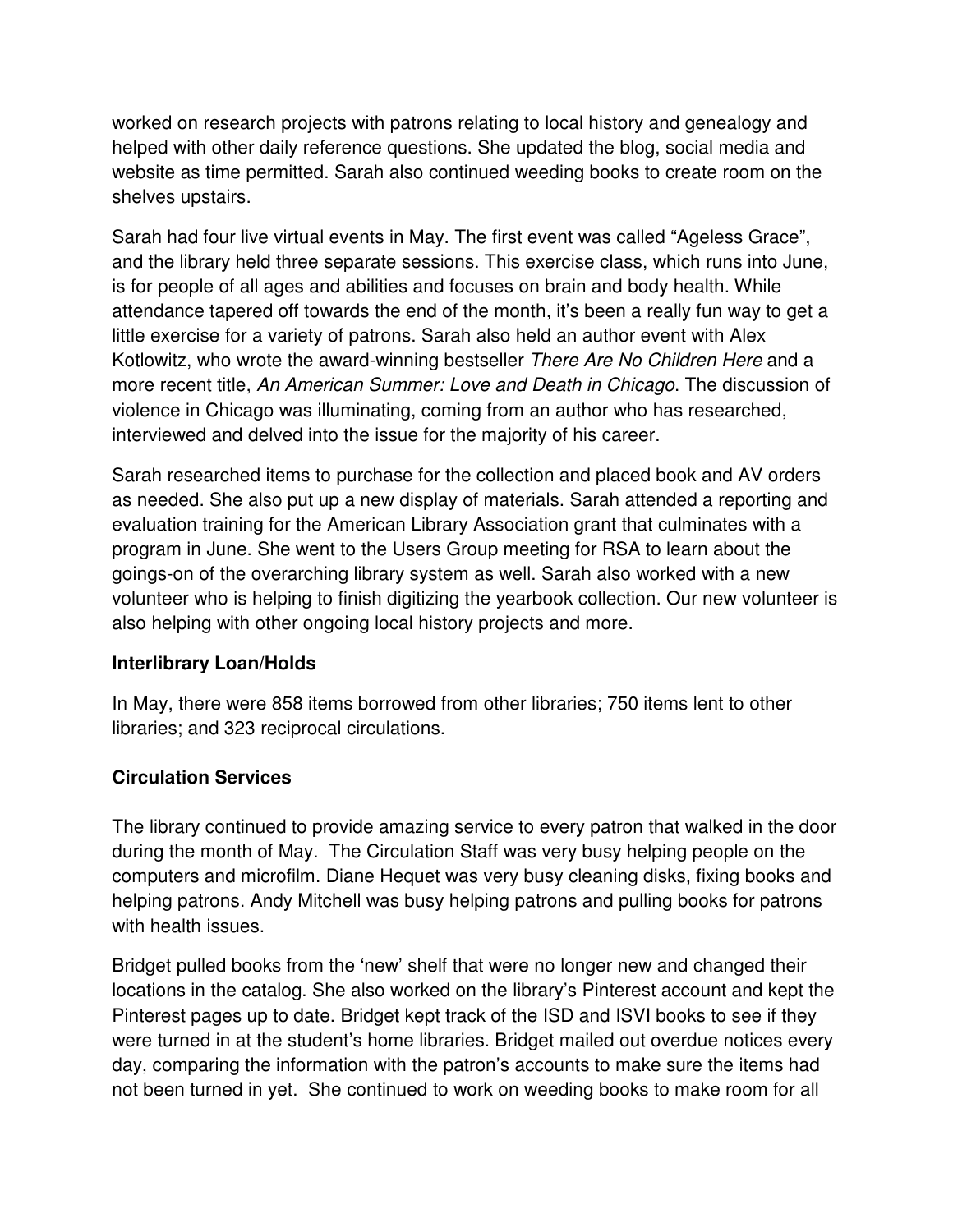the new books that have been switched over. Bridget also continued to put mark the reader labels in all the books so patrons can initial to keep track of what they have read. Bridget also removed and updated patron emails based on reports sent by RSA and worked on getting everything ready for "Books on Wheels" and the Adult Summer Reading Program.

#### **Extension Services**

The month of May brought some welcome changes to Outreach Services. A couple of Assisted Living residences opened their doors and Heidi was able to bring books inside and finally meet some of the wonderful people she has been delivering library materials to since January. Books were displayed for perusal so that the residents could make their own selections, and there was time for them to talk and share their special interests. Heidi was able to order books from other libraries in our system for outreach patrons who wanted specific books that are not in our Large Print collection.

Another first in May: Heidi registered a person for the Library of Congress Talking Book Program. Aperion Care nursing home requested applications and information about signing up their residents for this program as well, which Heidi was able to provide.

Large Print collection development continued. Old books were weeded and new books were ordered, including new summer bestsellers.

## **Youth Services**

May was a busy month for Youth Services. Cindy continued to offer the 10 AM Story Time session and added a 3 PM session. She did not have many takers for the 3 PM session, but believes things will eventually pick up from the Covid-19 fallout. Cindy is also planning to once again offer Lap Sit and Lego Club starting in June.

Looking to June, Cindy continued gearing up for Summer Reading. Unfortunately, she was not allowed to send out flyers through the Jacksonville School District, but she was able to give notice through electronic backpack and send flyers out to the private schools. Summer Reading begins on June 8th and goes to July 24th. The theme is "Reading Colors Your World", and the library is looking forward to a great summer. Cindy will be offering some things online and some in-person, with the biggest events taking place outdoors in the library's green space. Cindy has worked very hard to create a Summer Reading Program that is as close to 'normal' as possible.

## **Technical Services**

In Lauren's absence due to maternity leave, Linda covered for her nicely and things continued to run very smoothly in Technical Services.